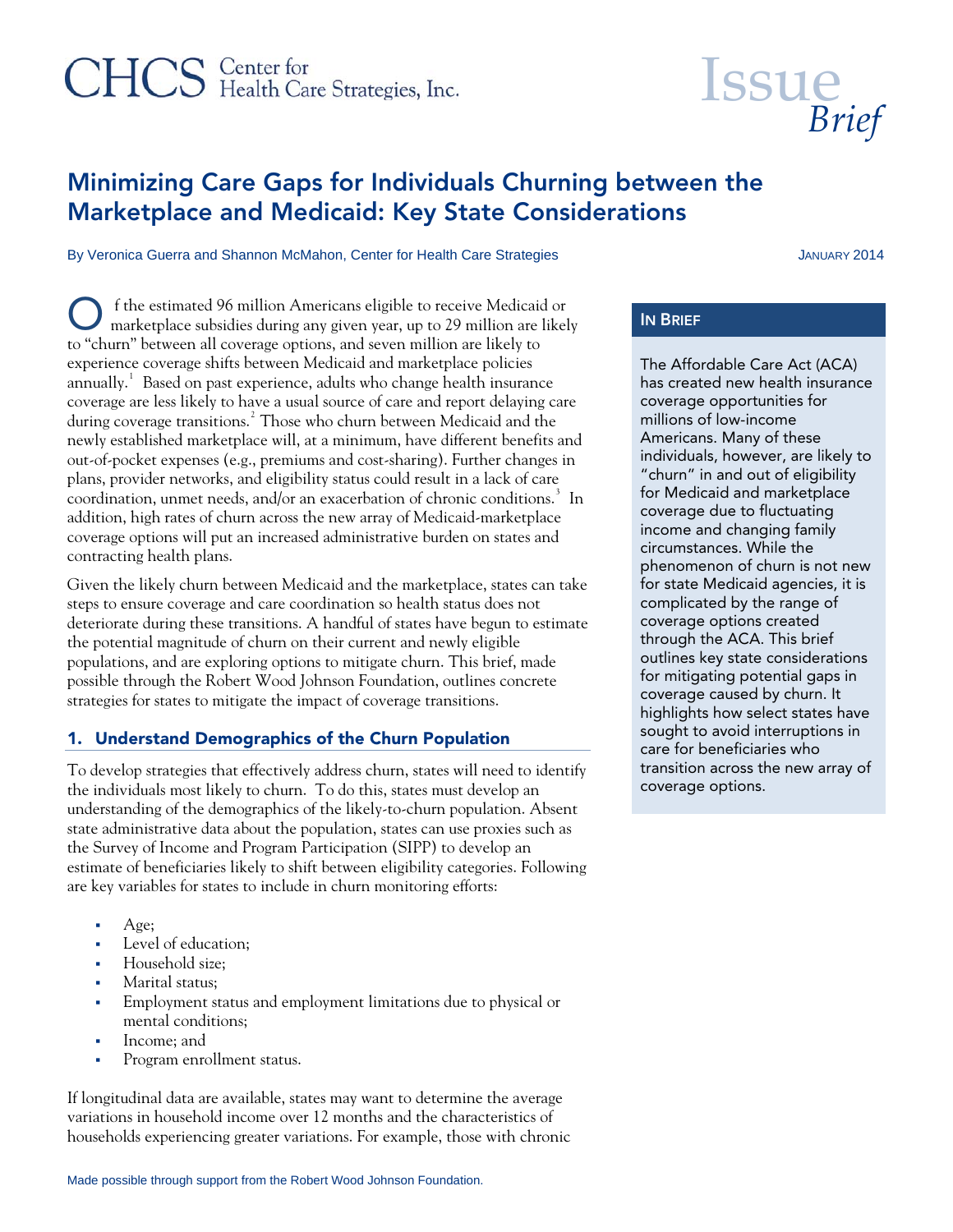Consumer education by navigators will be a critical element of a churn mitigation strategy.

conditions and those with income between certain ranges might be more likely to churn. Depending on the direction of churn (greater percentage toward Medicaid or greater percentage toward marketplace/commercial), a state may decide to emphasize support for one or the other set of these individuals. For example, if individuals are likely to churn 'upward' from Medicaid to the marketplace, a state might develop mitigation options that support ongoing treatment episodes, care coordination, and subsidies for higher cost-sharing.

# 2. Using Navigators to Build Continuity of Coverage

Training of navigators, staff at community organizations, and in-person assisters is a crucial component in guiding individuals who transition between programs to obtain coverage. Although open enrollment should be the focus through the end of March 2014, navigators will be well-positioned to provide support thereafter, especially during renewal periods and when individuals experience income or life changes that impact eligibility.

Because changes in eligibility will result in coverage shifts, consumer education will be a critical element of a churn mitigation strategy to ensure that individuals remain enrolled in a health coverage option. Navigators or assisters should be at-the-ready to help consumers who are experiencing income and/or life changes enroll in, and understand the details of, another coverage option. Navigators can seek information during the initial enrollment period about future anticipated changes in income or circumstances to help consumers minimize coverage gaps.

# 3. Use Health Plan Contracting and Joint Purchasing to Mitigate Churn

There are a range of purchasing and contracting mechanisms that states can consider to lessen the impact of churn on individuals moving between Medicaid and the marketplace. For future open enrollment periods, states can use state law or managed care contracting provisions to require or provide incentives for cross-market participation of plans and providers to ensure smooth transitions between coverage options. In the absence of crossmarket plan participation, states can use a variety of mechanisms to minimize the occurrence and impact of churn, including:

- a. Requiring transition plans, readiness reviews, and health information sharing to ensure continuity of coverage between *relinquishing* and *receiving* Medicaid managed care organizations (MCOs) and marketplace qualified health plans (QHPs);
- b. Encouraging plan acceptance of prior authorizations and ongoing course of treatment through contract provisions to avoid disruptions in care; and
- c. Aligning provider and payer incentives between Medicaid and the marketplaces.

Each of these options is discussed below.

# *a. Require transition plans, readiness reviews, and health information sharing to ensure continuity of coverage between relinquishing and receiving Medicaid MCOs and QHPs*

States interested in better managing coverage and care transitions can look to similar practices in other states' managed care contracts. For example, Massachusetts has extensive MCO contract language to help guide transitions between Medicaid and the state's Health Connector program. At a minimum, Massachusetts' MCOs must provide transition plans for: (1) pregnant women; (2) individuals with significant health care needs or complex medical conditions; (3) people receiving ongoing services or who are hospitalized at time of transition; and (4) individuals who received prior authorization for services from the relinquishing MCO.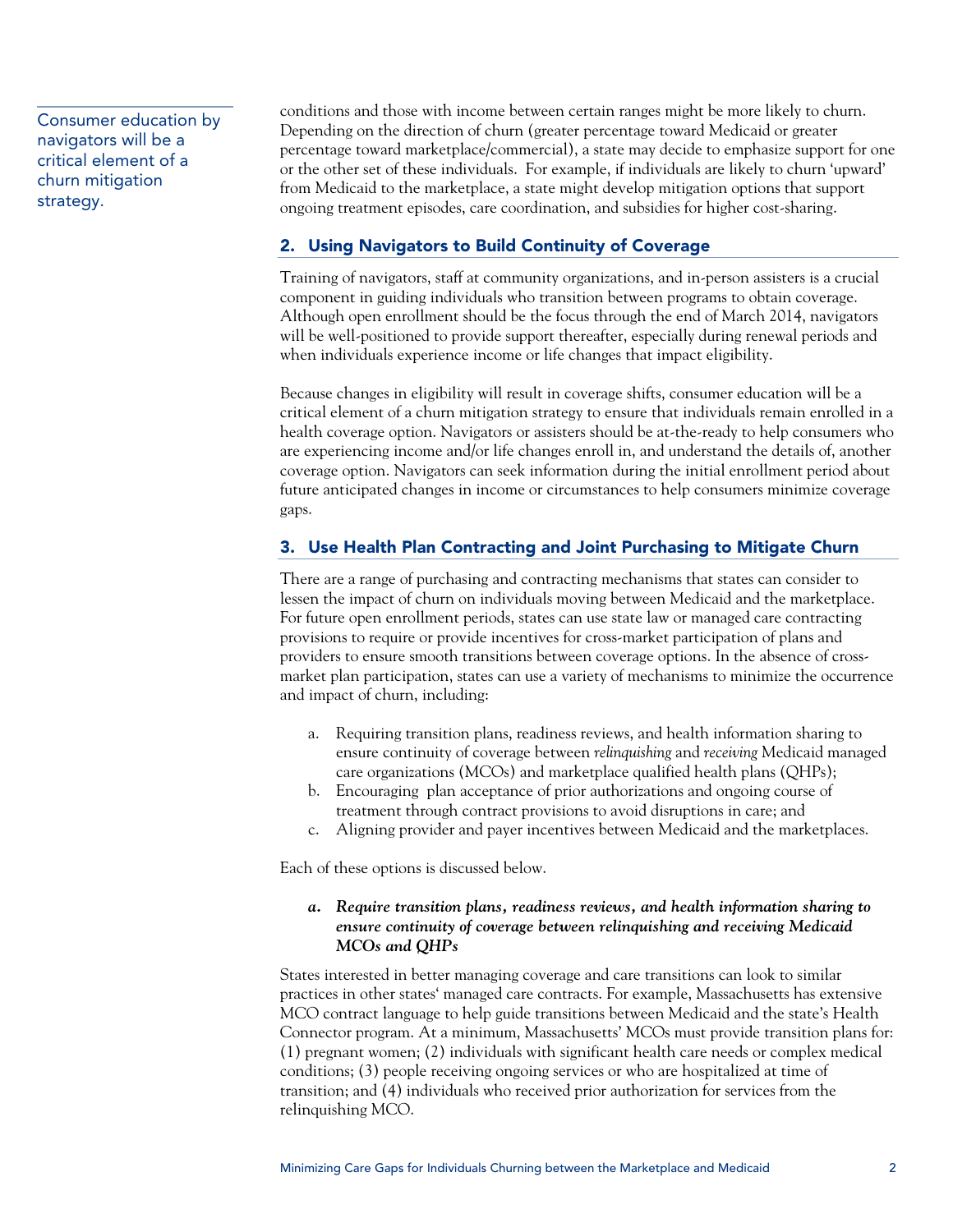<span id="page-2-2"></span> There are a range of Although Arizona ultimately opted for the Federally Facilitated Marketplace (FFM), it began planning for a state-based marketplace approach and intended to include guidelines for sharing information to coordinate care for individuals transitioning between Medicaid MCOs and QHPs. The state's proposed policy outlined *relinquishing* and *receiving* MCO responsibilities that require sharing of diagnoses, utilization data, and authorized service information.<sup>[4](#page-2-2)</sup> A number of additional states, including Indiana, New Mexico, and New York, require that relinquishing and receiving MCOs develop shared transition plans to coordinate services within a defined timeframe of 90 and 120 days.

# *b. Encourage plan acceptance of prior authorizations and ongoing course of treatment to avoid disruptions in care*

<span id="page-2-1"></span><span id="page-2-0"></span>Smooth coverage transitions are particularly crucial to minimize disruptions in services for individuals who are in a prescribed course of treatment. Several states include coverage transition provisions in their MCO contracts to protect individuals receiving certain types of care (e.g., complex cancer treatment, mental health and substance abuse treatment). In general, these provisions require receiving plans to maintain care previously provided by the relinquishing plan. In some cases, the receiving plan might allow transitioning beneficiaries to continue to obtain care from their previous providers for a specific timeframe. In addition, some states require relinquishing plans to be financially responsible for provision of care to enrollees during a specified transition period. Some state Medicaid MCO contracts allow individuals receiving certain therapies to continue treatment with current and nonparticipating providers to avoid disruptions in care. $^5\,$  $^5\,$  $^5\,$  As noted earlier, MCO contractors in Massachusetts must take steps to minimize care disruptions and ensure uninterrupted access to medically necessary services.

Maryland law explicitly requires Medicaid MCOs and QHPs to provide continuity of care for enrolled individuals. Plans in Maryland must:

- 1. Accept prior authorization determinations from relinquishing plans for a specified time period—the lesser of the course of treatment or 90 days, or through delivery and the postpartum visit for pregnant women;
- 2. Allow new enrollees within a specified course of treatment to receive care from out-of-network providers for 90 days or through delivery and the postpartum visit for pregnant women; and
- 3. Collect data during open enrollment and develop a process to evaluate and monitor continuity of care on an ongoing basis.<sup>[6](#page-2-2)</sup>

# *c. Aligning provider and payer incentives between Medicaid and the marketplaces*

Some states are encouraging cross-market participation of plans and providers to minimize health plan changes for individuals moving between coverage options. As an example, New York has decided that plans participating in Medicaid and Child Health Plus must also offer marketplace coverage. A cross-market mandate has the potential to facilitate moves between Medicaid and the marketplace, since it allows individuals shifting between coverage options to stay with the same health plan. To achieve this cross-market continuity, states must ensure that plans are willing to participate in both markets and that regulations accommodate licensure across markets. However, this strategy will only have an impact on churn if there is extensive provider network overlap with health plans participating as both Medicaid MCOs and marketplace QHPs. Colorado, Oregon, and Rhode Island have decided to allow Medicaid managed care plans to offer QHP coverage.

purchasing and contracting mechanisms that states can consider to lessen the impact of churn on individuals moving between Medicaid and the marketplace.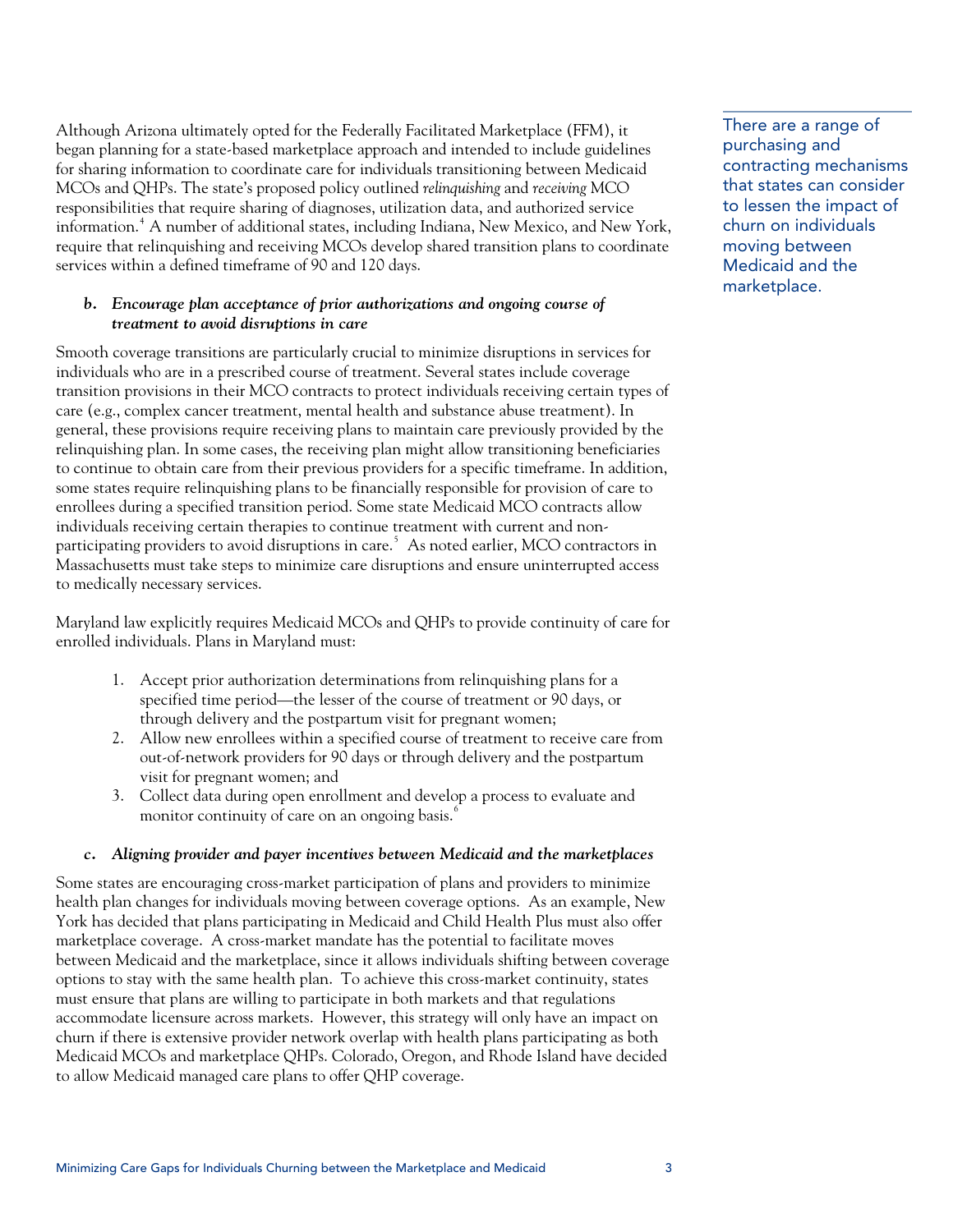marketplace can develop coordinated policies to align providers across coverage options and ensure the right mix of providers.

# Medicaid and the **4. Align Provider Networks to Support Uninterrupted Care Coordination**

To ensure continuity of coverage for individuals transitioning between programs, Medicaid and the marketplace can develop coordinated policies to align providers across coverage options and ensure the right mix of providers. For example, prior state experience in enrolling "optional" adult populations into Medicaid suggest that the expansion population will have a greater need for mental health and substance abuse services and will be more likely to have had prior involvement with the criminal justice system. Given this, it will be critical to include a sufficient number of substance abuse and mental health providers to ensure continuity of care.<sup>[7](#page-2-2)</sup>

Federal law requires states to ensure that each contracted MCO: (1) maintains and monitors a network that provides adequate and timely access to all services covered under the contract; and (2) refers enrollees out of network in an adequate and timely manner if the available in-network providers are unable to cover certain services. $^{\rm 8}$  $^{\rm 8}$  $^{\rm 8}$  In addition to the federal requirements, some states have imposed other network adequacy requirements on MCOs to operate within their insurance markets.

Marketplace QHP guidelines require plans to assure that provider networks include essential community providers in sufficient numbers and geographic areas to meet the needs of low-income, medically underserved populations.<sup>[9](#page-2-2)</sup> Notably, marketplace QHP requirements emphasize the need for mental health and substance abuse providers. The marketplace must implement an evaluation process to assess the service areas of QHPs and ensure adequate geographic coverage in a non-discriminatory manner. Conversely, federal Medicaid requirements currently only stipulate considerations for establishing provider networks and ensuring timely access to care.

Given the difference between QHP and Medicaid MCO network adequacy requirements, when possible, states may wish to align requirements across markets to ensure adequate number and types of providers, especially in mental health and substance abuse services. States seeking to minimize the impact of churn should consider a review of network adequacy requirements for QHPs and Medicaid MCOs that compares the state's provider network to the capacity of the network for each city and county. States can look at measures such as the actual capacity of each provider office, based on: (1) age of the patients that providers will accept; (2) number of practitioners in the office; (3) the ability to see new patients; (4) the total number of enrollees attributed to the office; (5) hours of operation; (6) proximity to public transportation; (7) linguistic accommodations; and (8) accessibility for people with physical disabilities. Developing procedures to monitor compliance with access standards will decrease the administrative burden both for states and for health plans that are participating across Medicaid and the marketplace.

# 5. Develop Benefit Connections to Assure Continuity of Coverage and Care

Beginning in 2014, the ACA requires individual and small group health plans to include an essential health benefits (EHB) package in all products offered both inside and outside the marketplace. States were required to select an EHB package for plans using one of several benchmark options allowed under federal guidance.<sup>[10](#page-2-2)</sup> Medicaid expansion states must identify an alternative benefit plan (ABP) from four benchmark plans similar to those available for the individual and small group market and also have the option of using a secretary-approved option that includes all 10 EHBs.

Although EHB benchmark and ABP selections are, for the most part, set for the first two years, states will be able to reevaluate and adjust their benchmark and ABP selection for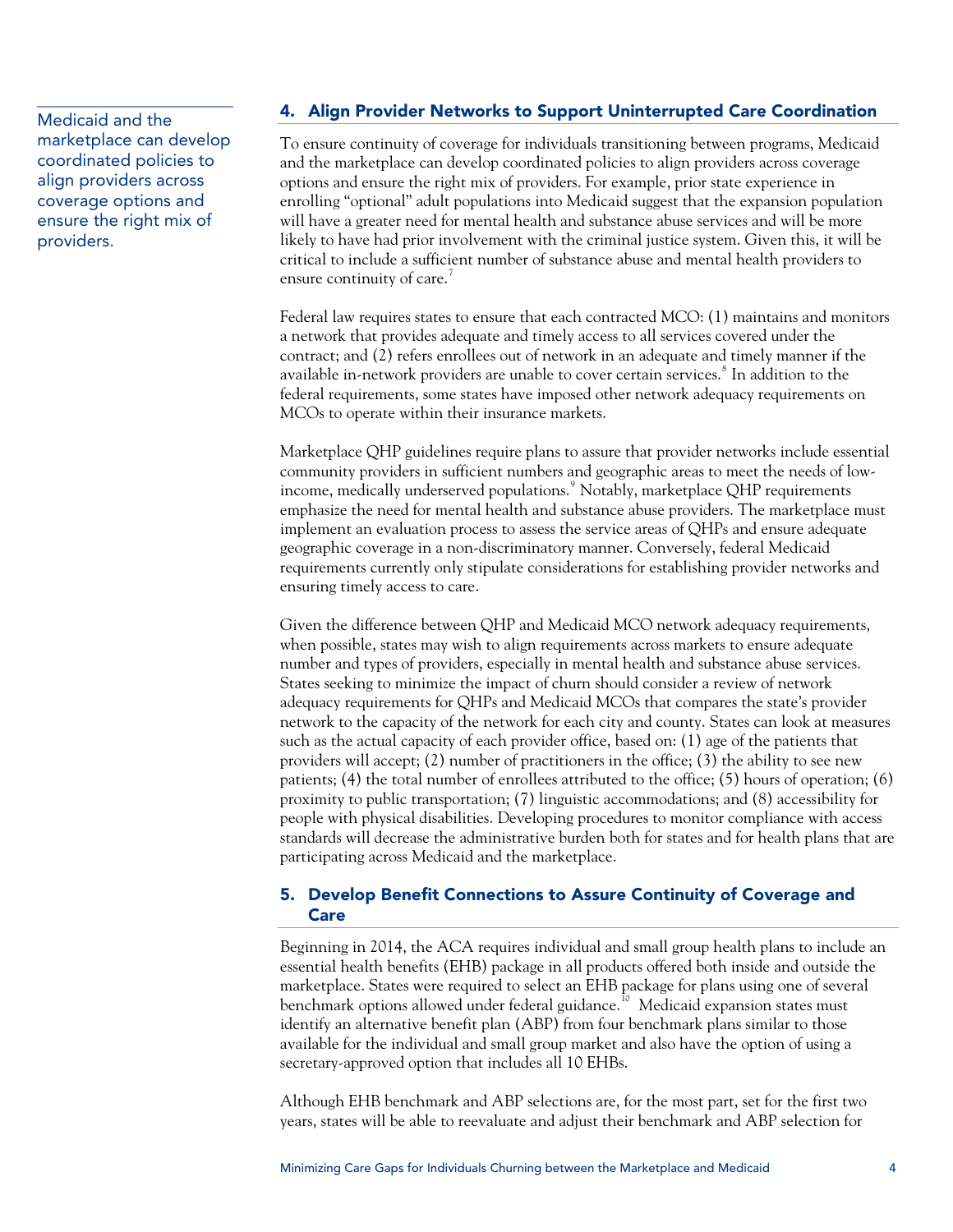the small group and individual market and newly eligible Medicaid population beginning in 2016. States can use the next two years to measure service utilization among Medicaid populations covered under an ABP, particularly targeting utilization trends for newly enrolled adult beneficiaries. The information gathered can help states strategically design and align benefits for future enrollees.

Alignment of the Medicaid and marketplace benefit sets can minimize the potential churn. disruption of churn. Although those moving between coverage options will face some differences in scope, quantity, and duration of benefits, inclusion of similar benefits across markets will reduce interruptions in care.

# 6. Adopt Eligibility and Enrollment Policies to Minimize Churn

Eligibility changes can cause severe disruptions in continuity of coverage and care among individuals with fluctuating income. States can monitor reported income changes to inform strategies that will support coordinated coverage transitions, including:

- a. Ensuring continuous eligibility and extending Medicaid coverage prior to termination; and
- b. Adopting presumptive eligibility (PE) policies for adults.

Following are descriptions of each of these areas to help inform state strategies.

# *a. Ensure continuous eligibility and extend Medicaid coverage prior to termination*

Health services research has found that administrative barriers are a key reason why many individuals fall off the Medicaid program at redetermination.<sup>[11](#page-2-2)</sup> Under the ACA, states have the opportunity to mitigate this problem by reducing the number of renewals and allowing for [12](#page-2-2)-month continuous coverage for parents and other adults.<sup>12</sup> States can also extend Medicaid coverage to the end of the month or the end of the next month when an individual is found ineligible and then disenrolled.<sup>[13](#page-2-2)</sup> Going forward, state Medicaid agencies are expected to make redeterminations based on information available to the state and to pre-populate forms with available information.<sup>[14](#page-2-2)</sup> The streamlined redetermination processes that will be implemented under the ACA are likely to reduce this source of churn.

# *b. Adopt presumptive eligibility for adults*

Beginning in 2014, the ACA extends states' ability to use PE for newly eligible adults and creates an option for hospitals to make presumptive eligibility decisions.<sup>[15](#page-2-2)</sup> These options allow states and certain providers to provide temporary coverage under Medicaid to children, pregnant women, parents, and single adults even if the state has not adopted the policy.<sup>[16](#page-2-2)</sup> One key feature of the ACA's PE requirement is that states are required to develop performance standards for providers making PE determinations. Given this, states can use PE as a lever to minimize churn, since it can have the immediate effect of minimizing lapses in care, but can also connect individuals who 'fell off' coverage back to the most appropriate program for which they qualify. Under these new options, states are required to ensure that: (1) the income determination process for PE is simplified; (2) those determined presumptively eligible receive immediate access to care and temporary coverage; and (3) state standards for oversight of PE providers are robust.

Alignment of the Medicaid and marketplace benefit sets can minimize the potential disruption of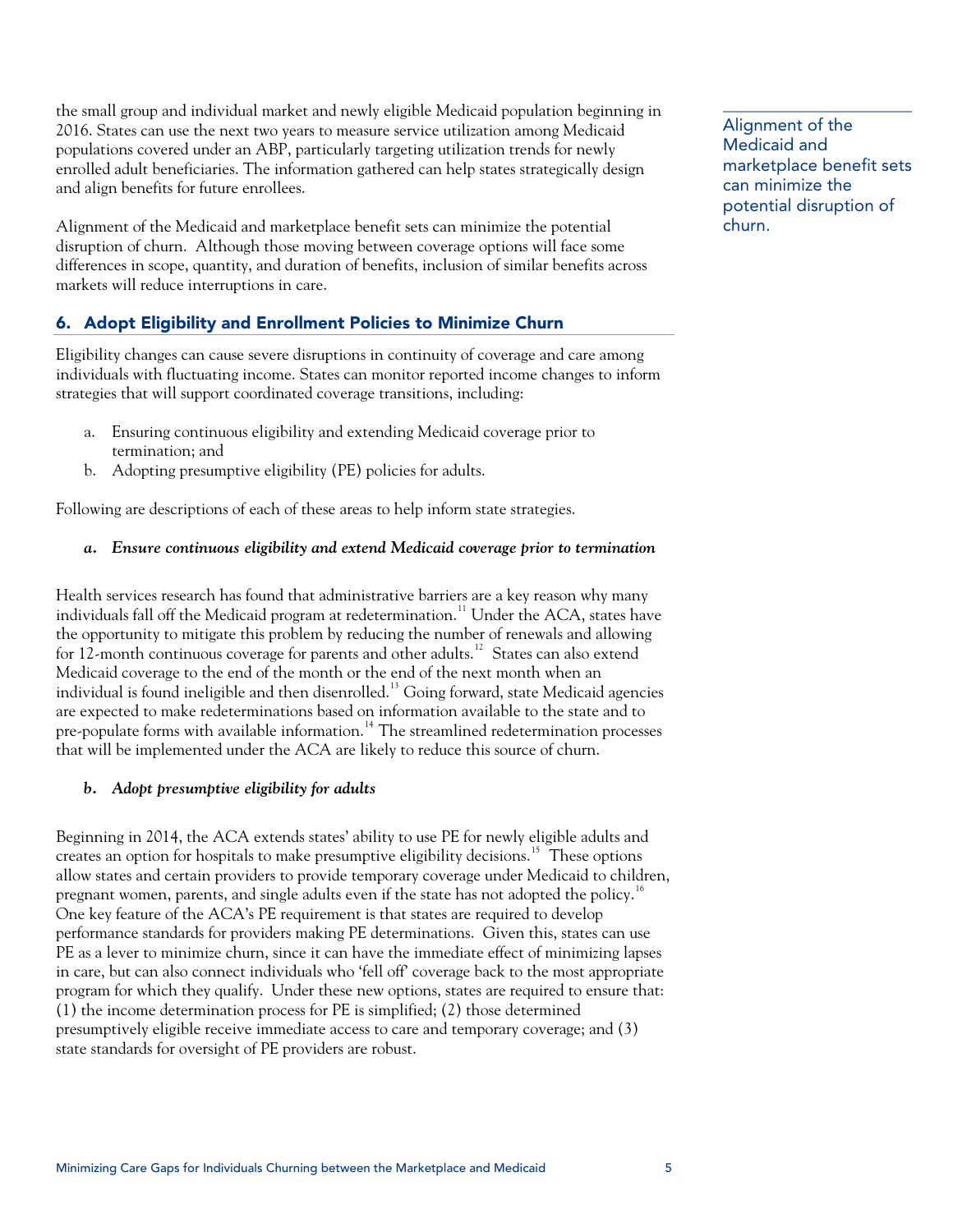Medicaid MCOs to offer bridge QHPs in the marketplace on a limited enrollment basis to certain populations.

# 7. Use Benefit Wraparound, Premium Assistance, and Bridge Plans to Federal regulations allow **The Coverage and Continuity of Care**<br>**Promote Coverage and Continuity of Care**

States can provide additional benefits or "wraparound benefits" for select populations. In addition, states can offer premium and cost-sharing subsidies, beyond federal subsidies, to help individuals moving from Medicaid to the marketplace afford costlier coverage. Federal law authorizes state use of federal Medicaid and CHIP funds for premium assistance for health plans in the individual market, including OHPs in the marketplaces.<sup>[17](#page-2-2)</sup> Depending on the benefits offered and program structure, states may face increased costs for providing wraparound benefits to meet federal Medicaid benefit and cost-sharing requirements.<sup>1</sup> Despite increased cost, these wraparound benefits can help mitigate churn by allowing individuals to retain certain benefits, including services that are medically necessary.

Premium assistance programs are another option that states are using to extend coverage and minimize churn. To date, three states – Arkansas, Iowa, and Pennsylvania – have submitted waivers to create Medicaid premium assistance programs, allowing the state to use Medicaid funds to purchase private health insurance via insurance marketplaces. The Centers for Medicare & Medicaid Services (CMS) has indicated that states can use a state plan amendment or an 1115 waiver demonstration to set up a premium assistance program for the Medicaid expansion. Using a premium assistance program would allow people to keep the same health coverage if their income fluctuates and they move in and out of Medicaid.

For state-based marketplaces, federal regulations allow Medicaid MCOs to offer bridge QHPs in the marketplace on a limited enrollment basis to certain populations. According to federal guidance, the bridge plan must meet QHP certification requirements within the marketplace, and would need to demonstrate that the provider network has sufficient capacity to provide adequate services.<sup>[20](#page-2-2)</sup> The plan would serve as a bridge for those who move from Medicaid or CHIP to the marketplace and allow them to stay with the same insurer and provider network. This option would allow families that have split coverage across the marketplace, Medicaid, and CHIP, to obtain coverage under one issuer, enroll in the same plans, and maintain the same providers. For example, beginning April 1, 2014, California will implement a bridge plan option for individuals and household members transitioning from Medicaid and CHIP coverage. $^{21}$  $^{21}$  $^{21}$  In future years, the state is interested in allowing marketplace-eligible individuals up to 200 percent FPL to participate in a broader bridge model.

#### Conclusion

Although income and household changes will impact individual coverage options, states can take a number of steps to minimize the impact of churn for individuals transitioning between Medicaid and the marketplace. Strategies will likely vary from state-to-state, but common elements outlined in this brief will guide states in devising a comprehensive strategy to address the potential downsides of churn.

Coordination and open communication between Medicaid and the marketplace – whether state-run or the federal marketplace – is crucial to ensure a standardized, consumer-oriented eligibility process and achieve CMS' goal of a "no-wrong door" approach for consumers.<sup>[22](#page-2-2)</sup> Providing insurance coverage is just the first step toward ensuring adequate health care access for Americans enrolled in Medicaid or marketplace coverage. Making certain that continuity of care is addressed through smooth transitions across coverage options will be a critical component of the nation's reformed health care system.